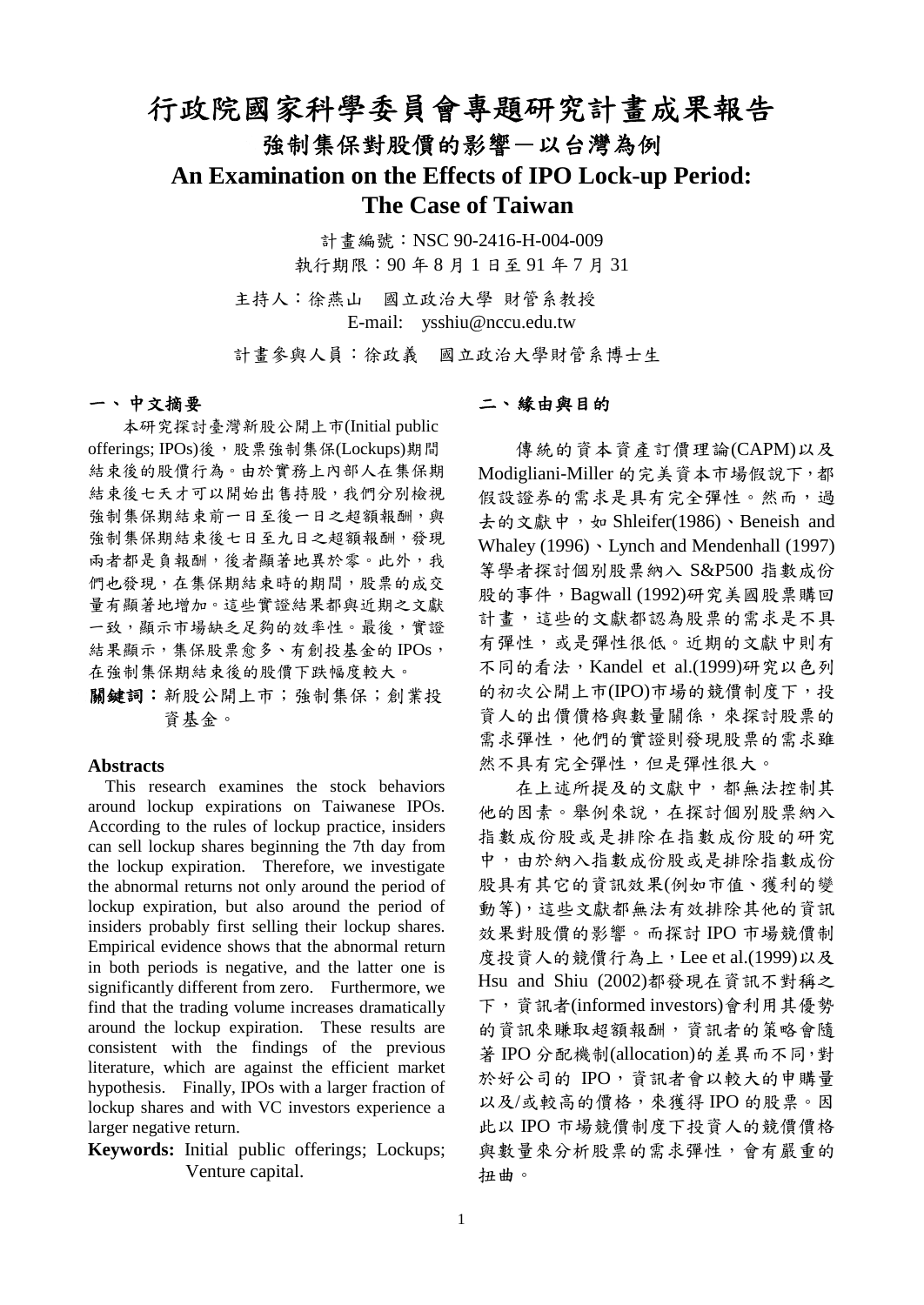我國的強制集保制度則提供排除相關干 擾的研究樣本。證券強制集保(lockups)指公 司內部人之持股依規定必須強制集中保管, 不得賣出或是質借。依據證券交易法規,上 市公司除董、監事必須提撥一定比率的持股 進行強制集保外,臺灣證券交易所「有價證 券上市審查準則」亦規範,在申請新股上市 時,發行公司的董、監事以及持股比率在 5% 以上的大股東必須將一定比率之持股進行強 制集保,其中約有半數的股份必須強制集保 一年,其餘的半數在滿兩年之後得以分批領 回。在強制集保期間結束之後,會增加大量 的股票供給,這項訊息是一個公開的資訊, 而且沒有任何攸關公司資訊的事件,因此我 們可以觀察強制集保期間結束後股價的行 為,來探討股票需求是否具有完全的彈性。

 近期的研究中,如 Field and Hanka (2001) 、 Aggarwal, Krigman and Womack (2002)、Ofek and Richardson (2000)、Brav and Gompers (2002)、Bradley, Jordan, Roten and Yi (2001)等,均以美國的 IPOs 為樣本,探討股 票集保期滿後的股價行為。這些研究均發 現,在集保期滿之後,股票的成交量會增加, 價格下跌,但是因投資成本的限制,投資人 很難去套利。而 Brav and Gomper (2002)以及 Bradley et al.  $(2001)$  的研究亦發現, 有創投 基金參與的IPOs,雖然有較低的上市初期折 價,但是在集保期間結束時會有較大的跌 幅,主要原因是創投基金的投資特性所造 成,一般的創投基金在其所投資之公司上市 後,必須處分持股,因此在集保結束後創投 即開始出脫手中持股,以便將資金轉往新事 業。Aggarwal et al. (2002) 則認為,在 IPO 股 票集保期結束後,內部人才有機會將手中持 股賣出,因此內部人持股比率愈高的公司, 愈有可能故意將發行價格訂定很低,以產生 高的 IPO 初期報酬,並吸引媒體與證券分析 師愈多的注意,產生資訊的 momentum,使 股價在股票集保期結束後達到最高,以利內 部人將手中的持股賣出好的價錢。

我國股票強制集保雖然類似於美國 IPO 市場的 lockups,但仍有以下的差異:(1)美國 的IPO股票集保是由承銷商(underwriter)與發 行公司之間簽訂契約,規定一定期間內(通常 在上市180天內,但也有可能超過一年)不得 出售持股。由於美國的證券法規允許主辦承 銷商在上市初期進行股價安定操作(price stabilization),故承銷商與發行公司簽訂對內 部人強制集保之契約,可能的目的在於維持 上市後股價之安定,而且在經過承銷商之許 可下,公司內部人仍然可以出售持股<sup>1</sup>。我國 的強制集保是交易所與櫃檯買賣中心上市準 則的規定之一,具有強制性,由臺灣集保公 司來負責執行,強制集保的期間是一致的(並 不會因為承銷商的不同而有差異),而且強制 集保的期間並不可以中途解約。因此,我國 內部人強制集保之規範較美國嚴格而且明 確。(2)美國的 IPO 公司在上市公開說明書中 已經載明強制集保之股數與時間,亦有網站 以及華爾街日報公告集保期滿之個股。我國 則缺乏此類的資訊,一般的投資人並不清楚 IPO 的股票強制集保的比率、張數以及期滿 時間。(3)美國 IPOs 在集保期結束後即可開始 賣出持股,但我國的強制集保之內部人必須 在期滿後向集保公司申請,一般而言必須有 7 個工作天才可以開始出售持股。

 由於民國 87 年 3 月開始,交易所與櫃檯 買賣中心開始針對所有初次上市公司的股票 實施內部人持股強制集保的規定,本研究以 民國 87 年 3 月至 89 年底我國的 IPOs 公司為 樣本,探討在強制集保結束期的股價行為。 在 315 家的樣本公司中,有 54 家上市公司, 以及 261 家上櫃公司。

#### 三、結果與討論

首先,圖 1 繪出強制集保期滿前後的累 積超額報酬(Cumulative abnormal return)。超 額報酬(Abnormal return)與累積超額報酬的 計算如下:

$$
AR_{i,t} = R_{i,t} - R_{m,t} \tag{1}
$$

$$
AR_{i} = \frac{1}{N} \sum_{i=1}^{n} AR_{i,i}
$$
 (2)

$$
CAR[m,n] = \sum_{r=m}^{n} AR_r
$$
 (3)

式(1)中, AR<sub>i</sub>, 為第 i家 IPO 公司在第 t日的超 額報酬, *<sup>R</sup>i,t*為第*<sup>i</sup>* 家 IPO 公司在第*<sup>t</sup>* 日的報 酬率, *<sup>R</sup>m,t* 為市場報酬。式(2)中, *AR<sup>t</sup>* 為事

\_\_\_\_\_\_\_\_\_\_\_\_\_\_\_\_\_\_\_\_\_\_\_\_\_\_\_\_\_\_\_\_\_\_\_\_

<sup>1</sup> Ofek and Richardson (2000)的研究樣本中,提前 將集保之股票賣出的比率不高。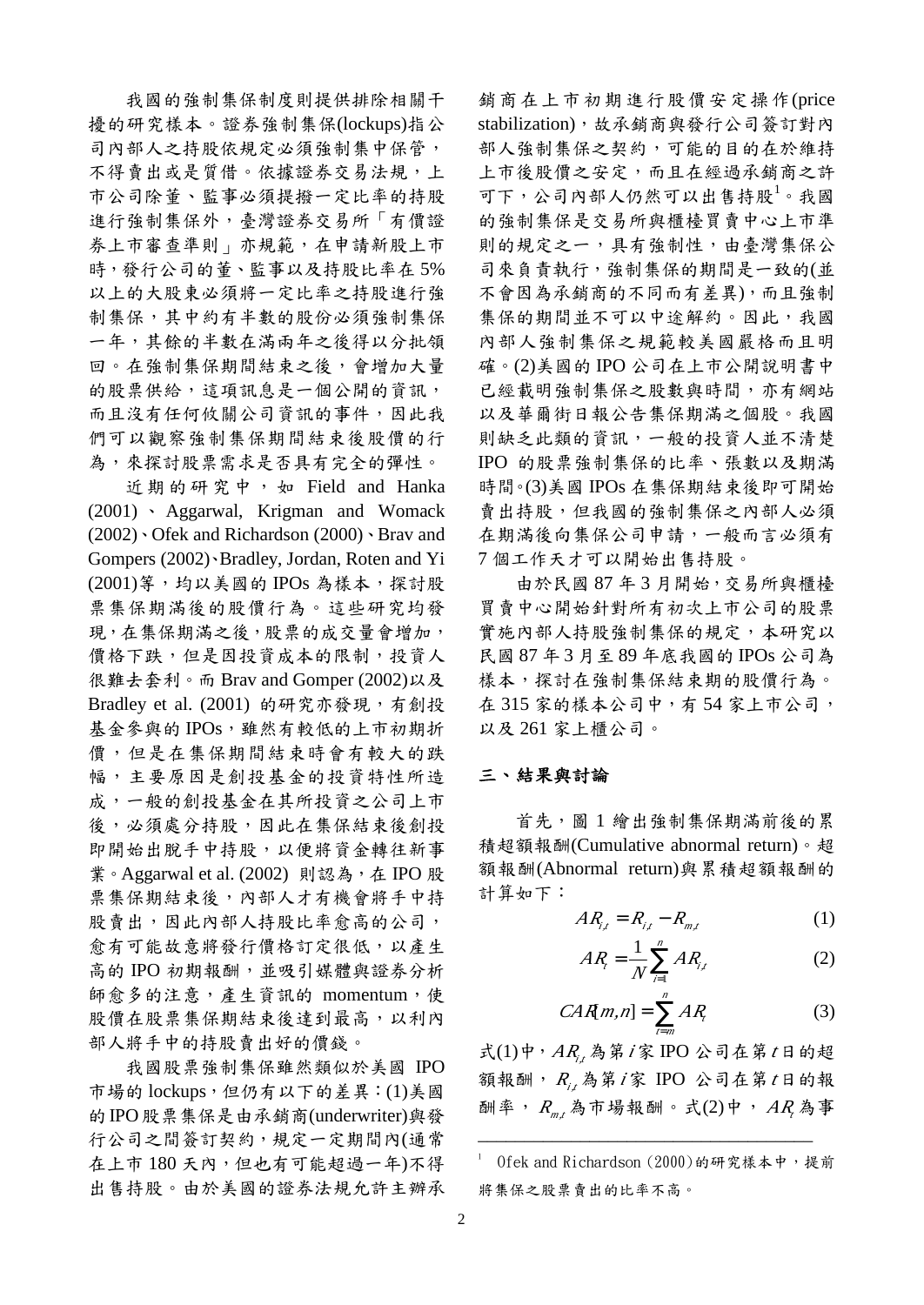件期窗口第*<sup>t</sup>* 日的平均超額報酬。式(3)則為 事件期窗口第 *<sup>m</sup>* 日至第 *<sup>n</sup>* 日的的累積超額報 酬。



圖 1 中,在強制集保結束日前後,股價 稍有下跌,但幅度不大。在強制集保結束日 後第7天,累積的報酬報酬最高,而後開始 下跌。此現象符合前一節所述之我國強制集 保作業的現況:內部人必須在強制集保期滿 後向集保公司申請股票領回,一般而言必須 有 7 個工作天才可以開始出售持股。我們以 CAR[-1,+1](強制集保期結束前一日起至後 一日止,3 天的累積超額報酬)來衡量集保期 結束之異常報酬, CAR[-1,+1]為-0.27%, 統 計不顯著 (t=-0.95)。另外,我們亦以 CAR[+7,+9]來衡量內部人實際可以開始出售 持股之超額報酬,CAR[+7,+9]=-0.72%,統計 顯著異於零(t=-2.47)。

其次,本研究亦檢視在強制集保期結束 時的成交量變化。相對成 交 量 (Relative volume)的計算如下:

$$
RV_{i,t} = \frac{V_{i,t}}{\frac{1}{30} \sum_{t=-40}^{-11} V_{i,t}} - 1
$$
 (4)

$$
RV_{i} = \frac{1}{N} \sum_{i=1}^{n} RV_{i,t}
$$
 (5)

式(4)中,分母為第*<sup>i</sup>* 個 IPO 公司在集保期結 束前 40 天至 11 天的平均成交量, *RVi,t*為集 保期結束前 10 天至後 20 天的相對成交量, 若成交量增加,則 *RVi,t*>0。式(5)則為所有樣 本的平均值。圖 2 繪出集保期結束前 10 天至 後 20 天的相對成交量變化。

由圖 2 可以發現,雖然在集保期結束 時,成交量有些微的增加,集保期結束後的 第3天開始成交量大幅增加,相對成交量平 均為 50%,顯著地異於零,顯示集保期結束 後,由於內部人強制集保的股票釋出可開始 交易,使得交易量較之前增加約 50%。



圖 2. 強制集保結束時之相對成交量

最後,我們探討影響強制集保期間結束 時股價負報酬之因素。實證結果顯示,對於 因變數 CAR[-1,+1]的解釋,集保股數愈高、 或是有創投資資金為股東的 IPO,都有較大 的負報酬。此結果與 Brav and Gompers (2002)、Bradley, Jordan, Roten and Yi (2001) 等的發現是一致的。然而,雖然 CAR[+7,+9] 顯著地小於零,但是承銷方式、上市初期報 酬、創投基金是否參與、市場別(上市或上櫃) 等自變數,均無法解釋衡斷面的差異。

#### 四、計畫成果自評

 本研究計畫探討我國集保期間結束後的 股價行為。由於我們無法得到內部人交易的 資料,無法探討集保期間前後內部人之交易 情形。不過,本研究已完成在計書書中所提 出之大部份項目。

 由於在研究期間進行中,國外相關之研 究亦陸續展開與完成,亦有數篇國外之研究 成果於國際一流期刊刊登或是接受(請見文 獻參考)。這些外國的研究中,都是以美國的 IPOs 為樣本,本研究比較我國與美國在強制 集保之差異,目前已完成初步結果,希望能 有機會將研究結果發表於重要之學術期刊。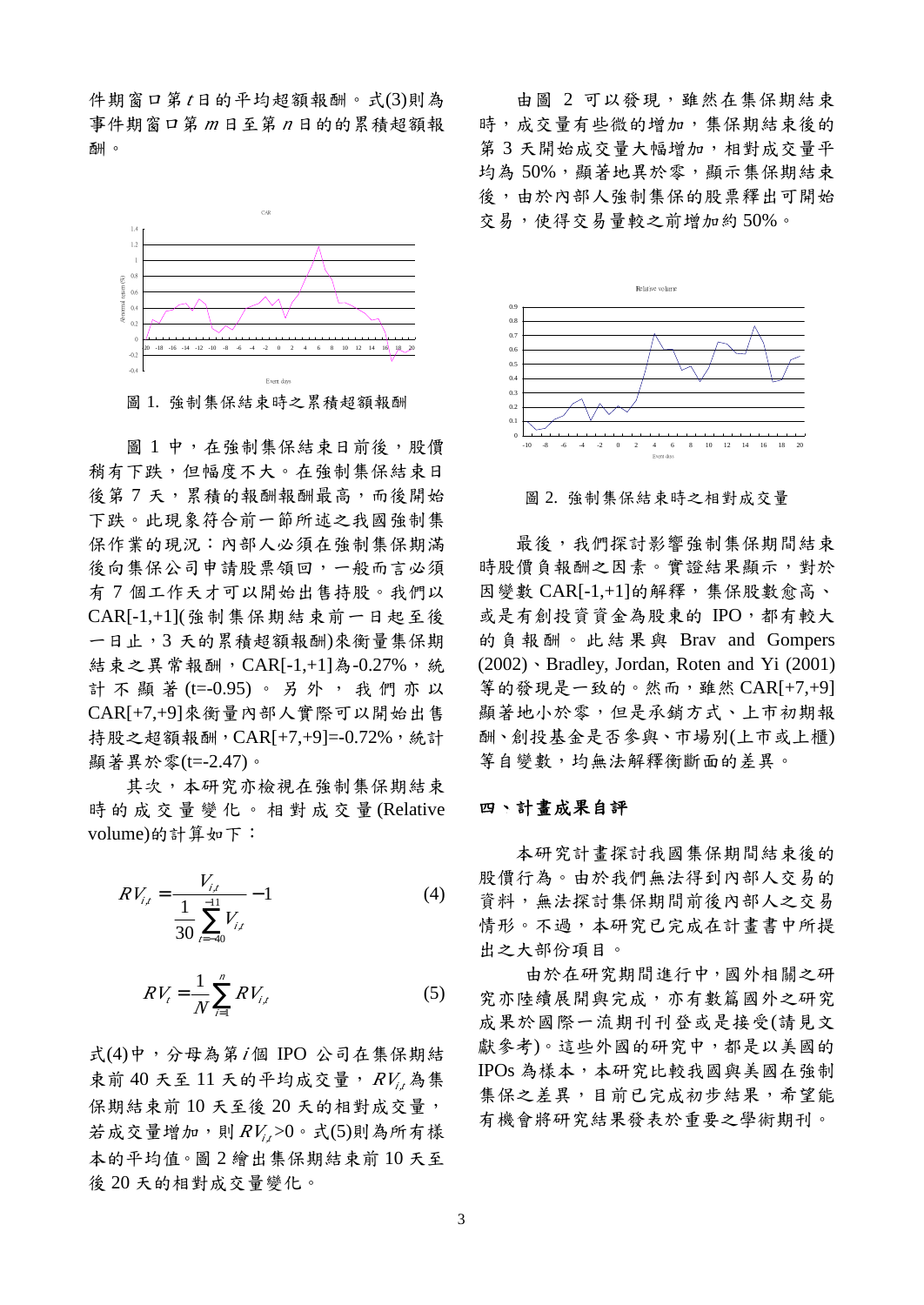## 參考文獻

- Aggarwal, R. K., L. Krigman and K. L. Womack, 2002. Strategic IPO underpricing, information momentum, and lockup expiration selling, *Journal of Financial Economics* 66, 105-137.
- Bagwell, L.S., 1992. Dutch auction repurchase: An analysis of shareholder heterogeneity, *Journal of Finance* 47, 71-106.
- Beneish, M.D., and R.E. Whaley, 1996. An anatomy of the S&P game: The effects of changing the rules, *Journal of Finance* 51, 1909-1930.
- Bradley, D.J., B.D. Jordan, I.C. Roten, and H. Yi, 2001. Venture capital and IPO lockup expiration: An empirical analysis, *Journal of Financial Research* 24, 465-492.
- Brav, A., and P.A. Gompers, 2002. Insider trading subsequent to initial public offerings: Evidence from expirations of lock-up provisions, *Review of Financial Studies* (forthcoming).
- Field, L.C., and G. Hanka, 2001. The expiration of IPO share lockups, Journal of Finance 56,

471-500.

- Hsu, Y., and C. Shiu, 2002. IPO underpricing and information proxy: A note. *Journal of Financial Studies* (forthcoming).
- Kandel, S., O. Sarig, and A. Wohl, 1999. The demand for stocks: An analysis of IPO auctions, *Review of Financial Studies* 12, 227-247.
- Lee, P.J., S.L. Taylor, and T.S. Walter, 1999. IPO underpricing explanations: implications from investor application and allocation, *Journal of Financial and Quantitative Analysis* 34, 425-444.
- Lynch, A.W., and R.R.Mendenhall, 1997. New evidence on stock price effects associated with changes in the S&P 500 Index, *Journal of Business* 70, 351-384.
- Ofek, E., and M. Richardson, 2000. The IPO lock-up period: Implications for market efficiency and downward sloping demand curves. Working paper, Stern School of Business, New York University.
- Shleifer, A., 1986. Do demand curves for stocks slope down? *Journal of Finance* 41, 579-590.